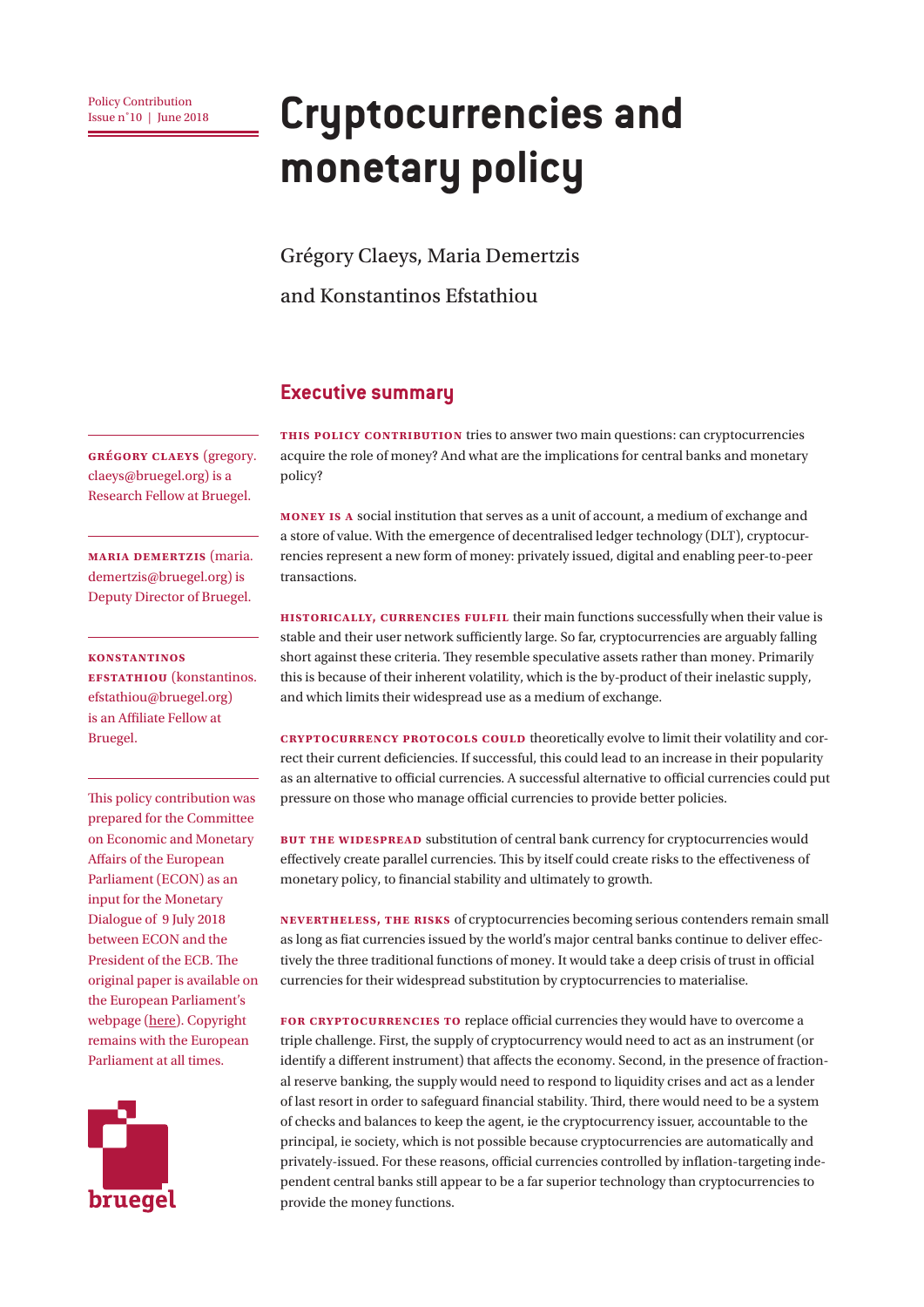### **1 Introduction**

The emergence of cryptocurrencies enabled by the development of intelligent digital technologies could be a challenge to the monopoly of official central bank-controlled currencies. Cryptocurrencies are increasingly thought of as actual currencies that can be used as mediums of exchange.

In this Policy Contribution we address two main issues. First, what are the main characteristics of money and to what extent do cryptocurrencies have these characteristics, and can cryptocurrencies play the same role and replace central bank-controlled money? Second, we discuss how the emergence of cryptocurrencies could change the nature of monetary policy, and whether the management of a currency – the essence of monetary policy – can be done by algorithms and still fit within the system of checks and balances required for any policy, including monetary policy, in democratic societies.

Understanding the capacity of cryptocurrencies to replace current currencies requires an examination of how well cryptocurrencies fulfil the main attributes of money: namely a measure of value, a store of value and a medium of exchange. We show that the attractiveness of a currency rests on two characteristics: first, its stability – knowing that the value it represents in terms of what it can buy (be it a particular commodity like gold or a basket of goods and services included in the consumer price index) is broadly constant – and second, how widely accepted it is, known as the extensiveness of the network. Our analysis shows that the volume of transactions carried out using cryptocurrencies is still insignificant compared to those carried out using official currencies. This implies that, at least for the moment, cryptocurrencies are not real contenders to replace official currencies.

However, cryptocurrencies do have interesting characteristics that make them attractive in ways other currencies are not. They are truly global in nature and easily accessible to potential users. The US dollar and possibly the euro are global currencies, but might not always be as readily available (for instance, if a government wants to restrict their use in its jurisdiction). Also, the fact that they are not backed by a government protects them from political influence and the threat of manipulation.

Our second issue is how cryptocurrencies might alter the nature of monetary policy and its application. The management of traditional money by monetary policy authorities (ie central banks) is partly automatic (or at least rules-based) and partly discretionary. A cryptocurrency's protocol is operated by a predefined algorithm, making its management fully automatic. It is currently difficult to imagine how algorithms could be fully effective in dealing with complex decisions in an uncertain world. More importantly however, the lack of a real person behind the automatic decision-making implies that such algorithms could not be held to account. This is an important shortcoming because the value of a currency is a crucial component of a society's ability to prosper and therefore decision making in relation to that currency is a power that should be carefully monitored. Monetary policymakers who are granted that power are part of the package of national policies that are subject to monitoring and review. Monetary policymakers can ultimately be dismissed if deemed necessary.

# **2 Cryptocurrencies: a role as money?**

Money is a social convention that, in particular, facilitates trade when there is a lack of a double coincidence of wants, by solving the problem of a lack of trust in exchanges.

In practice, money tends to be defined by the three functions it traditionally performs: first, a unit of account, as it serves as a common measure of value for goods and services traded in an economy; second, a medium of exchange, as an item accepted for the payment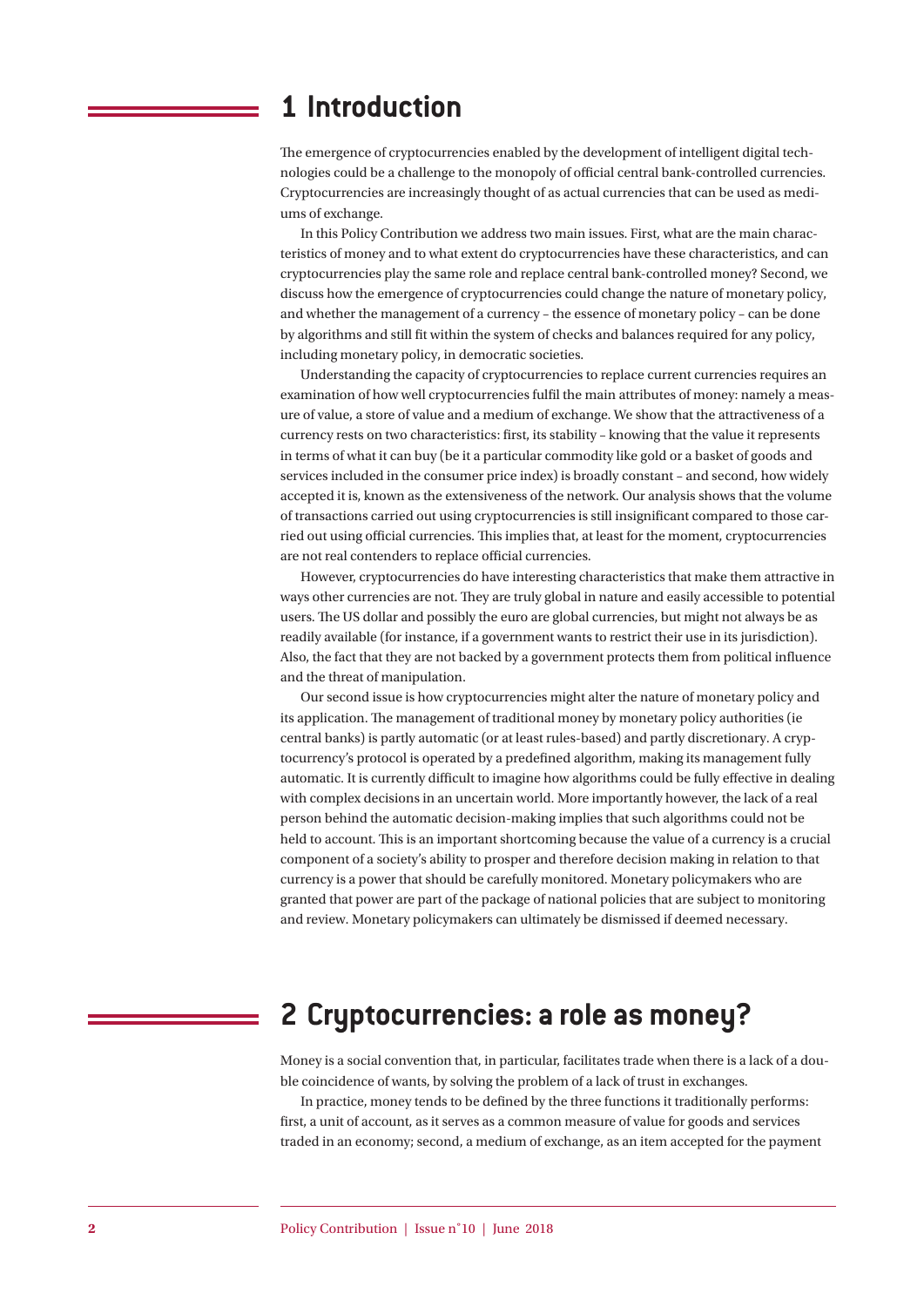of goods and services, and for the repayment of debts; third, a store of value, a way to store wealth in order to transfer purchasing power from the present to the future.

To perform these tasks, money can take various forms, including non-perishable goods and non-financial and financial assets. Various goods and assets have been used and even co-existed as money, but some have been very successful while others have led to monetary instability and have been replaced. Therefore, money can vary both with respect to its characteristics and its relative success in performing its three main functions.

#### **2.1 A taxonomy of money: where do cryptocurrencies fit in?**

Before we turn to the conditions for the success of a particular form of money, it is useful to classify the various types of money to understand how cryptocurrencies differ from other forms of money. We focus on three main criteria (among others discussed by Bech and Garratt, 2017): a) the issuer: government or private; b) the form it takes: physical or digital; and c) how transactions are settled: centralised or decentralised.



#### **Figure 1: A taxonomy of money**

Source: Bruegel based partly on the typology proposed by Bech and Garratt (2017). Note: CDBC stands for Central Bank Digital Currency (not discussed further in this Policy Contribution).

Cryptocurrencies would thus represent a form of money that was not previously available as a particular combination in the money taxonomy. Specifically, cryptocurrencies are:

- Privately issued. This is not new *per se*. Privately-issued currencies have been used and have performed well in the past. However, unlike bank deposits for instance, they are not a liability and cannot be redeemed.
- Digital. This is also not new *per se*; it is similar to electronic money issued by central and commercial banks. Like this type of money, cryptocurrencies are also fiduciary (they have no intrinsic value).
- Allowing the settlement of transactions in a decentralised fashion. Exchanges via cryptocurrencies are peer-to-peer. Decentralised ledger technology (DLT) – for example, the blockchain – is used to avoid the so-called 'double spending problem' that arises with digital currencies because of their easy replicability and which is traditionally solved through record-keeping by a trusted central agent. This means that with a DLT there is no central authority needed for the settlement of digital transactions between counterparties<sup>1</sup>. In

1 See BIS (2018) for details on how a DLT works in practice.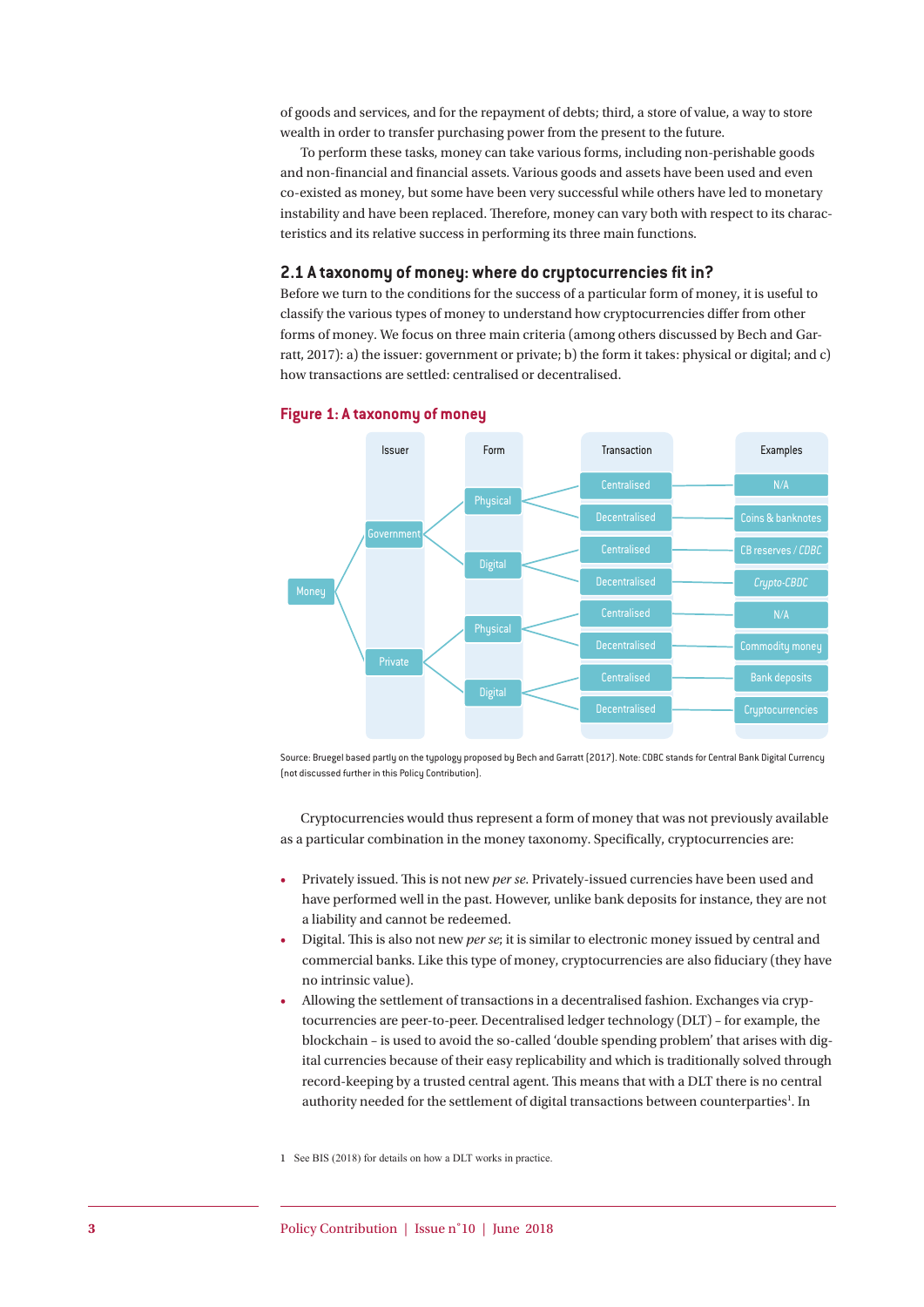fact, no single entity is responsible for operating cryptocurrencies, though a number of intermediaries are needed to provide technical services (a digital wallet is needed to use the cryptocurrencies, and intermediaries are involved when exchanging them with other currencies, etc). Essentially, the novelty of cryptocurrencies is the feasibility of peer-topeer digital transactions (see Figure 1).

What could be the main advantages of cryptocurrencies given these main characteristics?

- Decentralisation would ensure (almost) anonymity of transactions, which is good for privacy, although it could also mean that cryptocurrencies can facilitate transactions related to illegal activities or tax evasion. Arguably cryptocurrencies are even more prone to such activities than cash given the enhanced possibility to handle large transactions. The DLT is also in principle less vulnerable to malicious attacks compared to centralised systems and therefore should allow a reliable ledger of past transactions to be maintained;
- Private issuance is decided not by a political institution but by an algorithm which is seen by supporters of cryptocurrencies as a way to avoid discretionary decisions that can lead to too much inflation. The automatic issuance of cryptocurrencies would also increase transparency (for anyone able to read the algorithm at least) and the predictability of their 'monetary policy'. As we will later discuss, this is also a disadvantage because discretionary decision-making allows for flexibility to deal with shocks.
- The digital form of cryptocurrencies and the absence of a link to a particular jurisdiction allow for a truly global and easily accessible currency that could facilitate global trade.

#### **2.2 The state of cryptocurrencies**

At least 1500 cryptocurrencies exist but a vast majority of cryptocurrency transactions are done in just a few of them. At the end of May 2018 cryptocurrencies represented around \$330 billion in terms of market value (Figure 2). The 10 most important represented 80 percent of the total market, while the two most important, bitcoin and etherium, represented around 55 percent of the market value. For comparison, bills and coins issued by the Fed represented at the same time \$1.6 trillion, while those issued by the European Central Bank represented €1.2 trillion.



**Figure 2: Market shares of cryptocurrencies (market prices, May 2018, in %)**

Source: Bruegel based on coinmarketcap.com. Note: 'Other' represents more than 1500 other cryptocurrencies currently exchanged.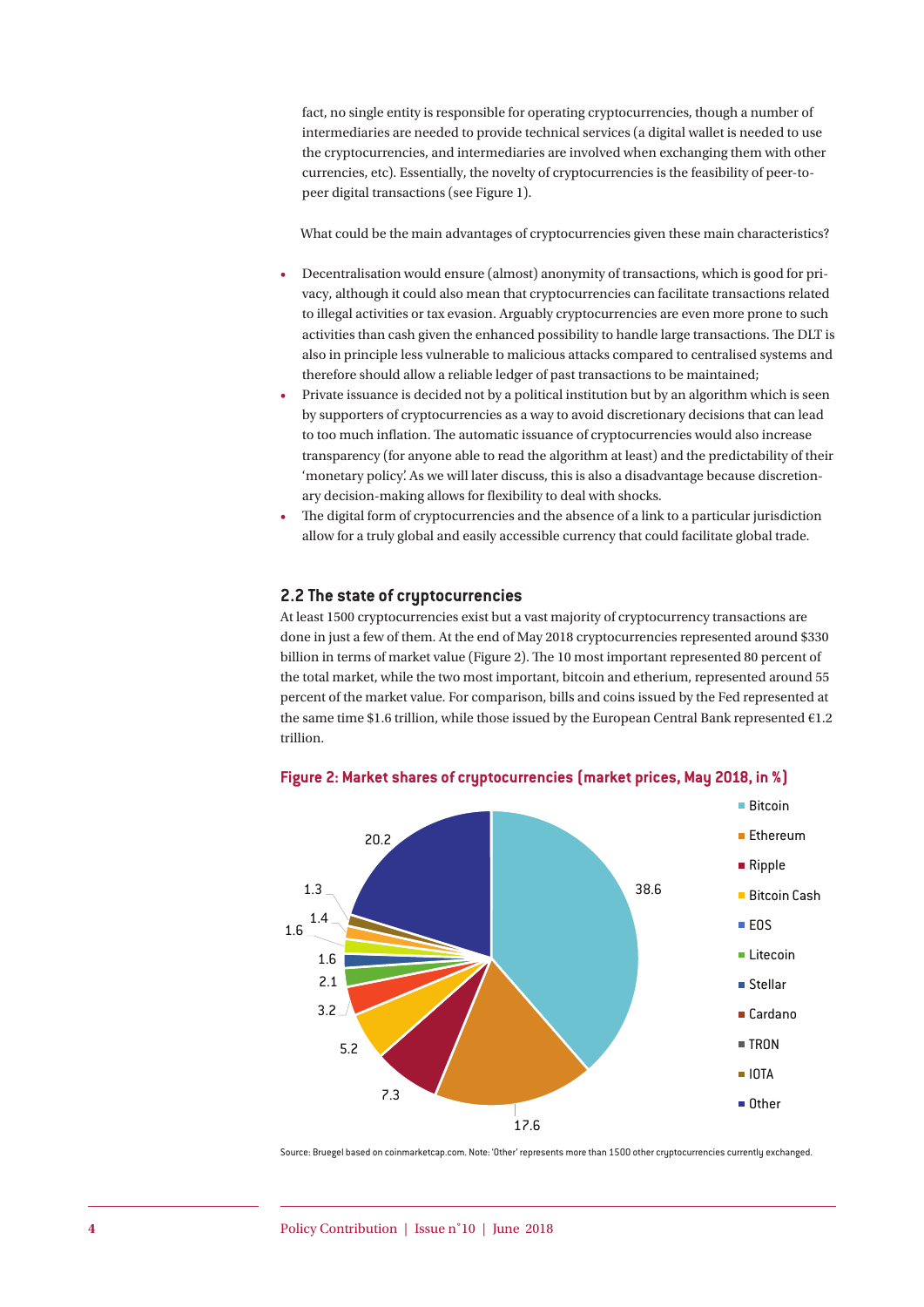Table 1 compares the euro and bitcoin in terms of number and value of transactions. It shows that cryptocurrencies are nowhere close to replacing today's major currencies. In addition, transactions in euro and in bitcoin are not directly comparable: the euro-area number excludes financial institutions and records only transactions resulting from the exchange of goods and services. Transactions in bitcoin include all changes in the blockchain ledger (and therefore also financial transactions such as foreign-exchange transactions between bitcoin and other currencies), which means that this number is biased upwards. The values of these transactions also tend to be overestimated by the strong increase in the bitcoin value in 2017.

|                            |               | Number of annual<br>transactions<br>(billions) | Average<br>transaction<br>value | Value of<br>all annual<br>transactions<br>(billions) |
|----------------------------|---------------|------------------------------------------------|---------------------------------|------------------------------------------------------|
| Euro area (in $\epsilon$ ) | Non-cash      | 79                                             | 1,860                           | 146,452                                              |
|                            | (exc. MFI)    |                                                |                                 |                                                      |
|                            | Cash          | 129                                            | 13                              | 1,653                                                |
| <b>Bitcoin</b>             | In $\epsilon$ | 0.1                                            | 34,228                          | 3,582                                                |
|                            | In bitcoin    | 0.1                                            | 9                               | 0.9                                                  |

#### **Table 1: Transactions in € vs. bitcoin**

Sources: Bruegel based on tradeblock.com, Bloomberg, ECB, Esselink & Hernández (2017). Notes: data for transactions in € is from 2016 while the data for bitcoin transactions is for 2017.

# **3 What are the conditions for currencies to fulfil the functions of money?**

Historically two key features have characterised successful currencies: price stability and a sufficiently large network of users. Among the three functions of money, being a good store of value appears to be a necessary condition for the other two (unit of account and medium of exchange). In other words, unless the value of money is relatively stable over time, it will not be widely used, either as an accounting device or a medium of exchange. Stability in the value of the currency, in turn, requires that supply follows demand in a way that avoids both high inflation (rapid loss of value) and deflation (rapid gain in value). In practice, the former requires that the supply of the currency is somehow constrained, whereas the latter requires a supply that can be sufficiently elastic in order to keep up with demand.

But beyond value stability, for a currency to be successful requires a critical mass of users. The two features are complementary and mutually reinforcing. Currencies are widely used if they have a stable value. However, this is not sufficient: the extent of the network of users is also crucial to the success of a stable currency. As a social convention, a currency relies on the expectation that there will be enough users to transact with it. Historically, in order to build up that network of users, currencies have traditionally relied on some form of backing, coercion, or a combination of the two.

A currency's stability and the extent of its network of users are founded on different forms of trust and are closely intertwined. Ultimately, the success of money can be attributed to the institutional arrangements (or rules) that underpin it and the degree to which they provide stable and predictable purchasing power, a wide network and common knowledge about both. The rules that underpin the management of official currencies are part of the greater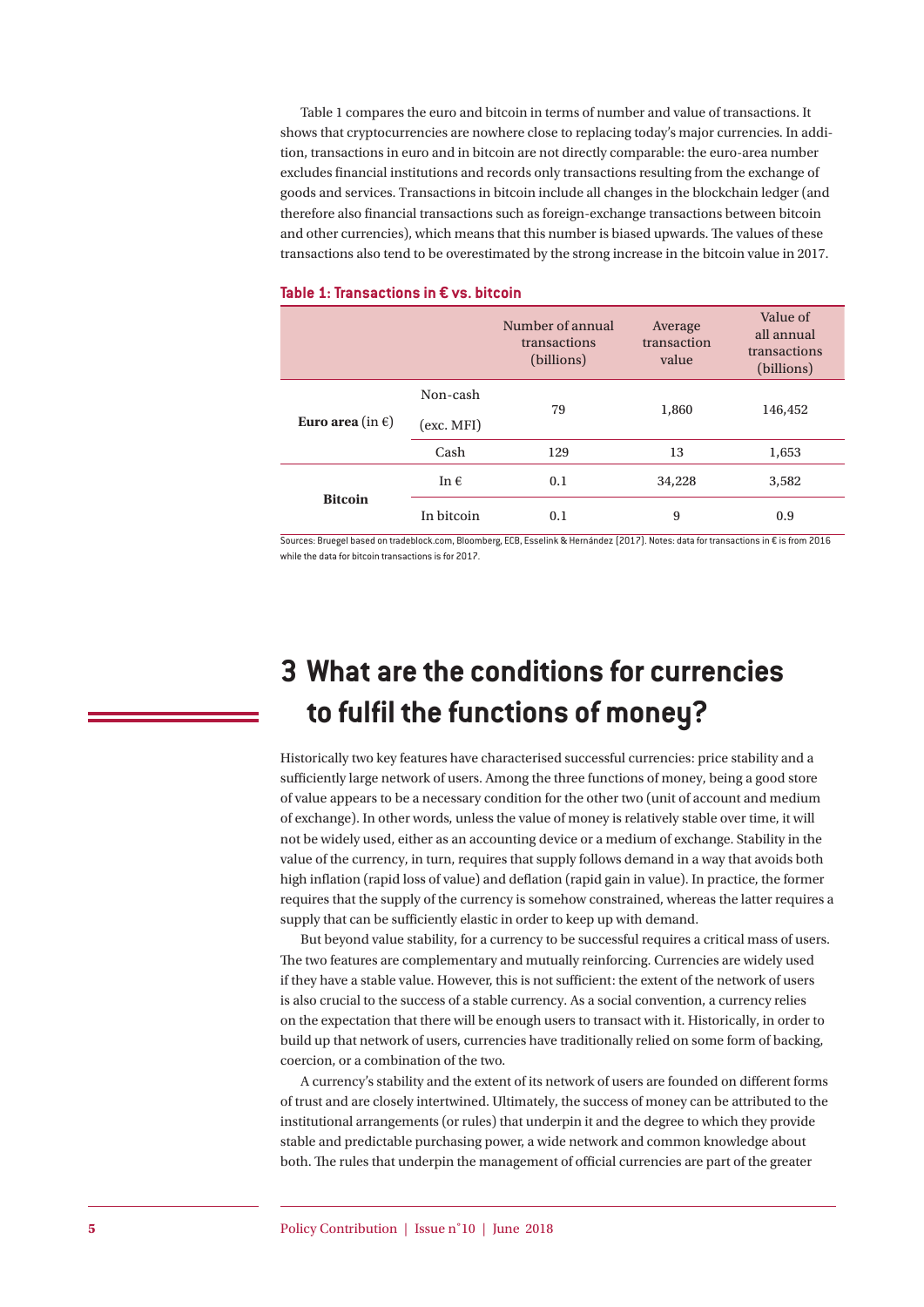system of rules governing any nation. The quality of the currency is inexorably linked to them.

Today's fiat currencies issued by the world's major central banks (and the bank deposits that can be exchanged against them at par) perform well all three traditional functions of money. In jurisdictions where independent central banks have a price stability mandate and fulfil it, currency is a reliable store of value, the predominant medium of exchange and the unit of account.

The state had been instrumental in ensuring the ascendance of fiat money. To build a network of users, states often resorted to some sort of backing, originally in the form of a non-financial asset with intrinsic value (commodity money, eg gold) and/or coercion. This took the form of legal tender (ie the mandatory acceptance of banknotes and coins for their full facevalue to make payments and to discharge debt) or the obligation to pay taxes in the official currencies. But once the network is established and consolidated, as long as its participants maintain trust in the stability of the currency, backing and coercion become less important.

Today, central banks provide an elastic supply of their currencies to fulfil their price stability mandates in an accountable but discretionary institutional setup: inflation targeting. This framework allows central bankers to use many instruments (short-term interest rate changes, asset purchases, expectation management) and does not bind them with any intermediate target (such as money or credit growth), as long as they ensure price stability. This high degree of flexibility in decision making on the part of the monetary committees allows central banks to react to changes in the economy and how it functions by changing their 'supply protocols'. In other words, central banks have the capacity to make changes to all instruments at hand when they deem it necessary. In turn, accountability, if done in the right way, should give the right incentive to the central bankers to fulfil their mandates and achieve price stability, which should increase trust in the currency.

However, the current pre-eminence of currencies under the control of central banks, like the euro and the US dollar, does not rule out the emergence and adoption of other currencies, in particular cryptocurrencies. But how these currencies will perform as money will depend heavily on their characteristics and on their ability to perform the same economic functions as official currencies.

# **4 Evaluating the money role of cryptocurrencies**

#### **4.1 Today: More of an asset than a currency**

Arguably, the cryptocurrencies available today are not performing the functions of money very well. As a result, they can only be considered as speculative assets, which are expected to yield returns only as a result of capital gains.

The first reason for this is the inherent volatility of the values of today's main cryptocurrencies, which are by-products of their supply protocols. In the case of bitcoin, the quantity supplied is fixed at an upper limit (21 million), which is approached following a predictable, near-predetermined path. Importantly, the supply does not match the quantity demanded. The inelastic nature of the supply embedded in the protocol rules (which for bitcoin looks like a rule derived from the gold standard) results in volatility, which prevents these currencies from functioning as good stores of value. This, in turn, also limits their adoption and keeps the network of users relatively small, thus reducing their role as mediums of exchange and as units of account. These two problems reinforce each other because the high volatility of today's cryptocurrencies is also partly the result of their limited use and the fact that the networks of users consist mainly of speculators.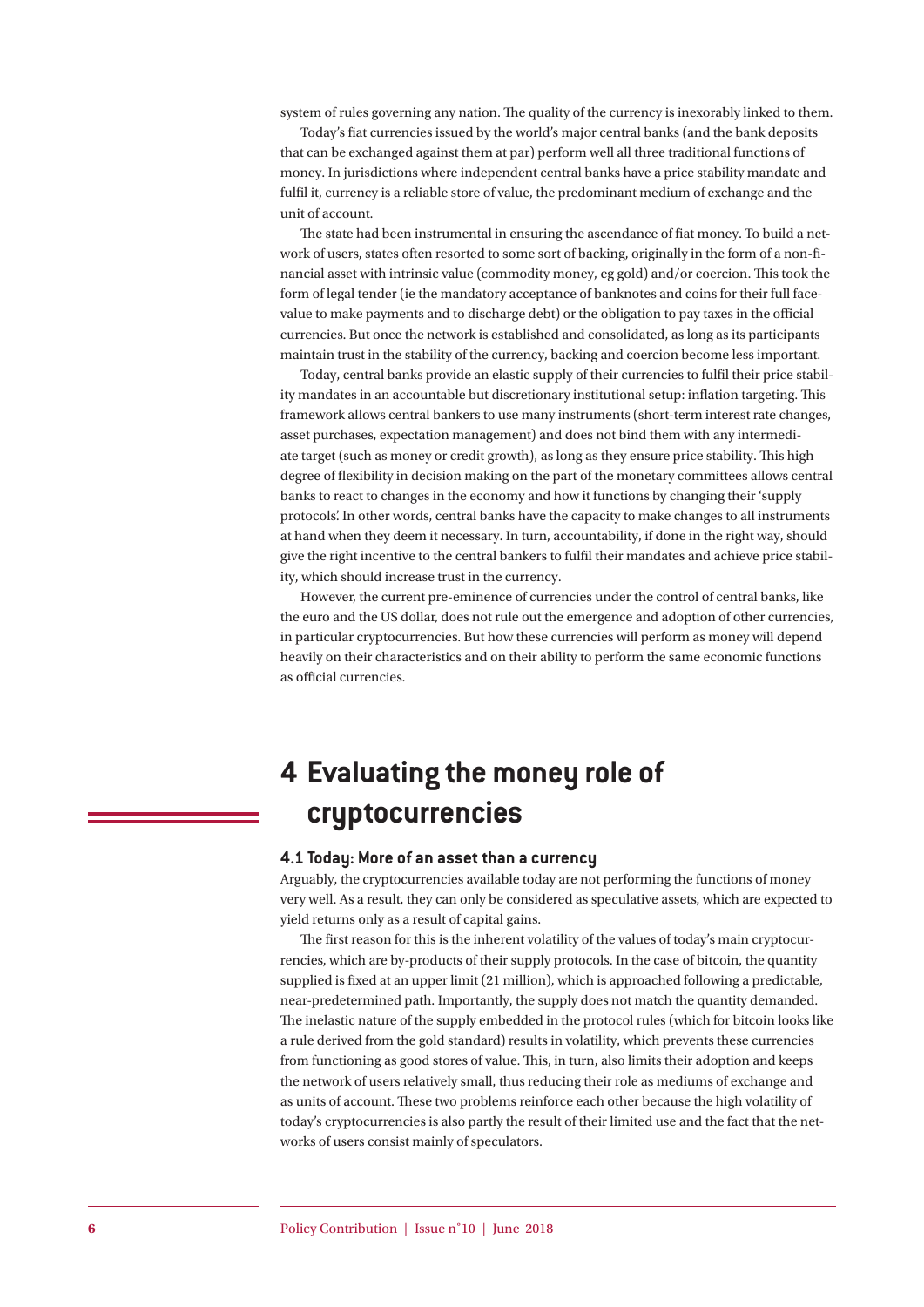Figure 3 shows that given its volatility, bitcoin cannot perform well the basic function expected from a currency. With inflation (and deflation) rates closer to those observed in Venezuela than those observed in the euro area, bitcoin is clearly not a good store of value. This also means that most retailers who accept bitcoin do not want to take the exchange rate risk and thus update their prices in bitcoin frequently and exchange bitcoins just after the transactions (highlighting bitcoin's limitation as a unit of account) (see Koning, 2015).

#### **Figure 3: Inflation in the euro area (in €, bitcoin) and in Venezuela**



Sources: Bruegel based on Bloomberg, ECB and IMF. Note: Venezuelan CPI is not available in monthly frequency after the end of 2016. However, the IMF reports a yearly inflation rate for 2017 of 1087.5 percent.

The second reason why cryptocurrencies are not a good medium of exchange is the cost of the transactions and the time they take to be recorded in the decentralised ledger. Despite the absence of the fixed cost associated with building a centralised network, the amount of computing power needed to validate cryptocurrency transactions in order to avoid any falsification of the ledger is energy inefficient and represents a significant waste of resources.

The borderless nature of today's main cryptocurrencies could also be a major issue: price stability means that the basket of goods and services included in the CPI of a particular (homogenous) jurisdiction has a stable price. But current cryptocurrencies are global and not attached to a particular country or region. From a monetary policy perspective, a global cryptocurrency area is unlikely to be an optimal currency area, as this would lead to an inability to adjust exchange rates within the 'area'. The result would thus be a crypto-monetary policy (ie its supply protocol) that would be consistently too tight and too accommodative for different countries at different times.

Other major risks that could undermine trust in cryptocurrencies could arise from market concentration (which could lead to the falsification of the ledger and to 'double spend' issues), from the manipulation of the value of the currency via insider trading and from the reliance on unregulated intermediaries necessary to use cryptocurrencies<sup>2</sup>.

<sup>2</sup> See for instance Griffin and Shams (2018), who show how the cryptocurrency Tether might be used to provide price support and manipulate other cryptocurrency prices.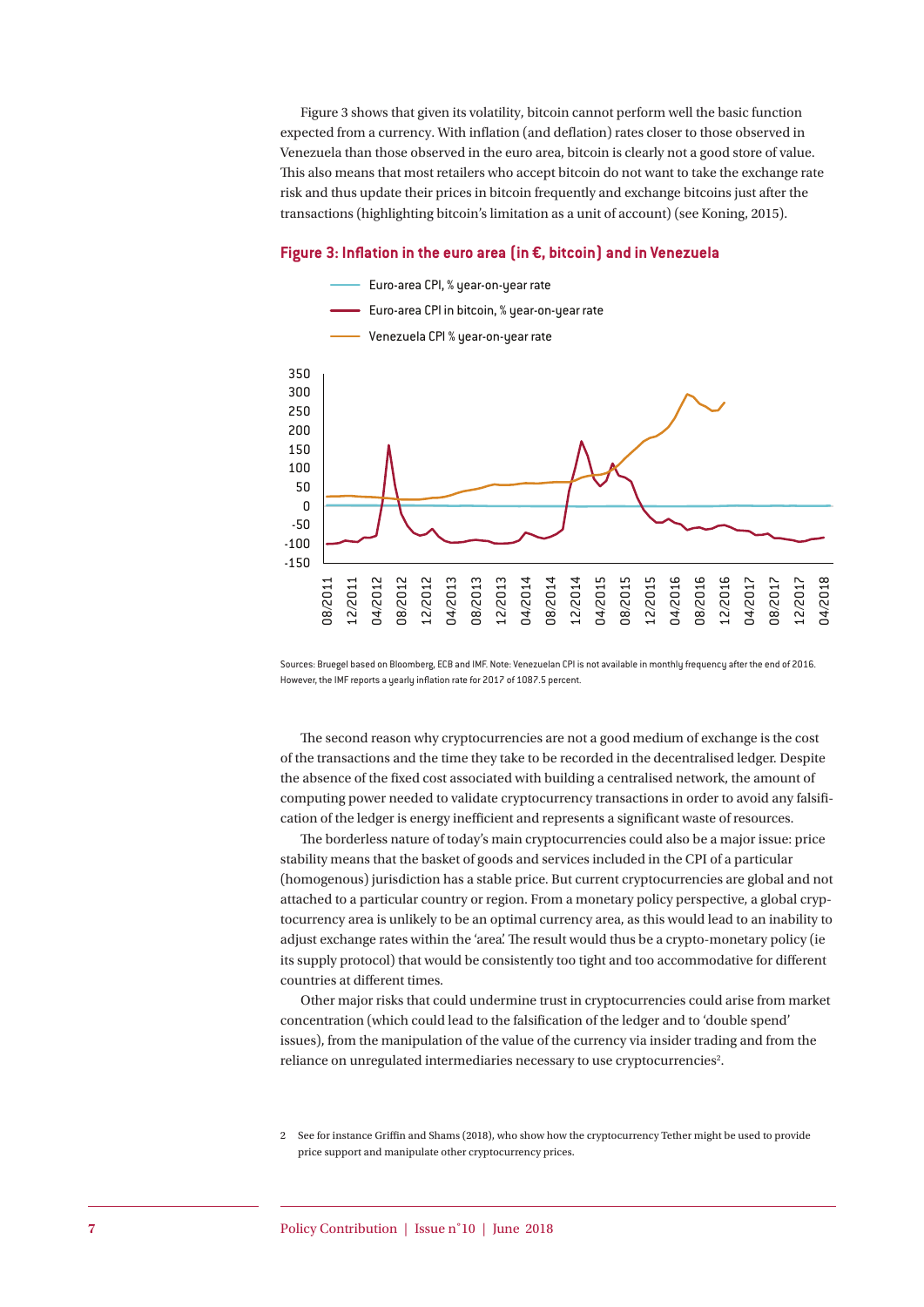#### **4.2 A money role in the future?**

Despite the clear limitations of current cryptocurrencies, it is possible that developers will be able to improve their supply protocols to limit the volatility of their currency values resulting from their supply rule, at least in normal times. The developers of cryptocurrencies could learn from past experience in order to improve their algorithms to supply the currencies in ways that are more responsive to demand conditions and to correct other deficiencies of today's cryptocurrencies (in particular their negative environmental impact).

There are already cryptocurrencies that are trying to solve these issues and provide so-called 'stablecoins'. For example, the creators of a new currency called 'Basis' aim to provide a currency of which the supply can expand and contract with demand to maintain a stable value relative to an official currency (eg the US dollar). Should Basis manage to overtake the dollar in use, then its creators' intention is to tie its supply directly to a Consumer Price Index measured in that currency. This runs against the international nature of cryptocurrencies that are not tied to any jurisdiction. The creators of Basis acknowledge that it might be better to have a currency related to a particular (homogenous) jurisdiction that reflects better an optimal currency area. The details of the Basis supply protocol are still problematic (see Cochrane, 2018, for a very critical explanation of how the Basis protocol works), but it shows that designing a stable cryptocurrency might be the next step.

However, whatever the quality of their protocol, just like any other fiat currency, cryptocurrencies would be inherently vulnerable to changes in beliefs and expectations that can lead to undesirable self-fulfilling inflationary episodes. In other words, even with a sophisticated supply protocol, there is no reason to believe that the equilibrium with stable prices will always prevail over unstable equilibria. This implies that elastic supply is a necessary but insufficient condition to obtain price stability. Central bank-managed currencies have a number of additional properties that help establish their acceptability and guide economic agents towards the desirable equilibrium. First, they are deemed *legal tender*, in other words recognised by the underlying legal systems as an acceptable means of settling financial obligations. Second, the sovereign accepts them as means of settling taxes and, third, they operate within a set of institutional rules that gives them incentives and means to achieve price stability. In addition, currencies issued by central banks now benefit from several decades of price stability experience, good practices and established networks of users, giving them natural monopolies as units of account, mediums of exchange and as the ultimate stores of value.

For all these reasons, even if developers manage to design a supply protocol able to offer cryptocurrencies with an elastic supply, it is doubtful that this will be enough to encourage the wider use of cryptocurrencies and replace currencies issued by governments.

## **5 Cryptocurrencies and monetary policy**

#### **5.1 Crypto- and official currencies: a 'peaceful' coexistence?**

At the moment, cryptocurrencies operate alongside official currencies. The current volumes are small and do not challenge the position of official money as the main currency. But as algorithms improve to limit the volatility of cryptocurrencies, their popularity and use could increase. This would lead to a coexistence with other official currencies. We examine whether such coexistence would entail risks for central bank monetary policy. Could the central bank lose its grip on the economy as a result?

The interaction between cryptocurrencies and central bank monetary policy is treated in detail by Fernandes-Villaverde and Sanches (2018). Their theoretical model predicts that the coexistence of central bank and private money depends on the type of monetary policy the former follows. In particular, privately-issued currencies would be used if the official curren-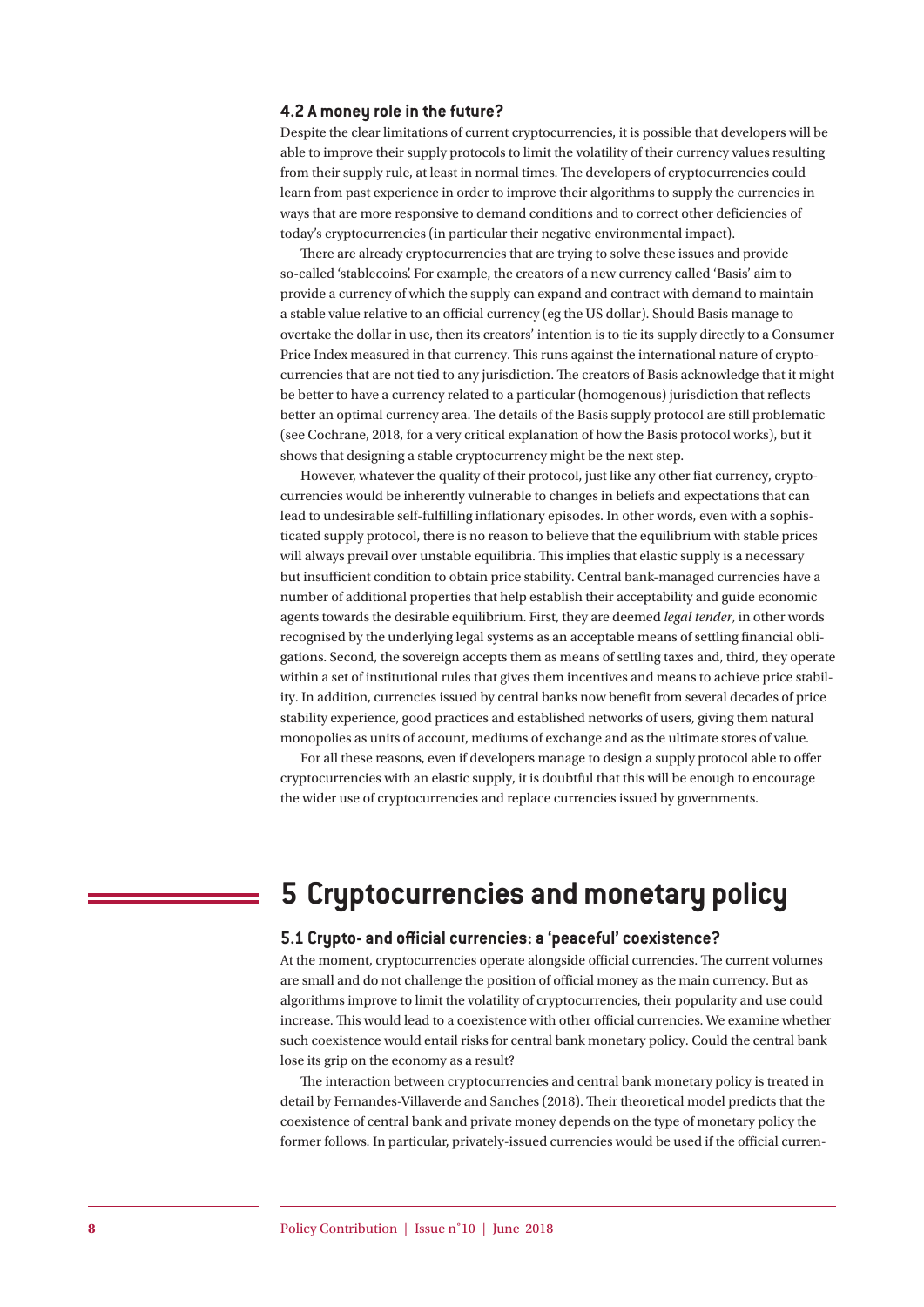cies do not ensure price stability, but would lose their value as a medium of exchange when the central bank credibly guarantees the real value of money balances.

The ramifications are two-fold. First, the coexistence of government money and cryptocurrencies that are valued as mediums of exchange is not a theoretical impossibility. Second, the central banks have the advantage: by choosing a specific type of monetary policy they can prevent cryptocurrencies from being valued as a medium of exchange (but they could still be valued for other reasons, for instance as a pure speculative asset).

From this perspective, rather than posing a threat, the coexistence of government money and cryptocurrencies can have a positive effect by acting as a disciplining device on central banks. This is a partial vindication of Hayek (1976), who argued in favour of breaking the state monopoly on money as a way to ensure the stability of the official currency.

Nevertheless, from a more practical standpoint, central banks could face some risks from the emergence of cryptocurrencies as relevant mediums of exchange with stable purchasing power.

First, the extent of the substitution by economic agents of cash and bank deposits for cryptocurrencies will determine the effectiveness of monetary policy. Extensive substitution of bank deposits in particular would translate to reduced control over monetary conditions, because of the shrinking of the amount of broad money in the economy. At the extreme, the provision of base money and the resulting influence over interest rates would be rendered ineffective. However, as Stevens (2017) points out, as long as money issued by central banks retains the role of unit of account, the switch to cryptocurrencies as a medium of exchange would be limited and thus the associated threat to monetary control would also be limited.

Second, the shrinking role of central bank money creates a possible fiscal risk in the form of reduced seigniorage revenue. The response could be higher distortionary taxes that would hurt growth. That said, such risks appear to be exaggerated given that seigniorage revenues make up an insignificant fraction of total government revenue.

The last, but probably most pertinent, threat does not emanate from the potential use of cryptocurrencies as money, but from their attractiveness as investment assets. As a speculative investment – an investment made in expectation of a return from capital gains only – cryptocurrencies will be prone to bubbles. The collapse of a cryptocurrency bubble could reverberate into wider financial instability if households, corporates and financial institutions hold unhedged debt positions. Central banks would then face a double risk: first to the stability of financial institutions they supervise, from the potentially unregulated cryptocurrency debt markets, and, second, to price stability, from the effects on the real economy of deleveraging and defaulting by economic agents.

#### **5.2 Financial stability implications of a potential cryptocurrency takeover**

Given the natural monopoly enjoyed by central bank-controlled currencies, it would take a deep crisis of trust for a cryptocurrency to replace an established currency in full. An episode of very high inflation could be such a shock, but even then, agents might wish to switch to other established safe-haven currencies (such as the US dollar or the Swiss franc) before resorting to cryptocurrencies. However, as argued earlier, the broad accessibility of cryptocurrencies, compared to other currencies, might offer an easy path to switch. How would the financial system and the broader economy be affected?

In particular, we can ask ourselves if a fractional reserve banking system, as we have today, would be possible in a cryptocurrency world and how the cryptocurrency protocol could influence it. In a fractional reserve banking system, bank deposits are matched by currency (bills, coins and central bank reserves) only up to a fraction. In such a system, bank deposits are the result of the provision of loans by commercial banks to companies and households, and, therefore, money and credit creation are closely intertwined.

In theory, there is nothing that prevents fractional reserve banking from emerging in a full cryptocurrency regime. However, money creation by private banks would reduce the level of control the cryptocurrency protocol exerts over the money supply, placing additional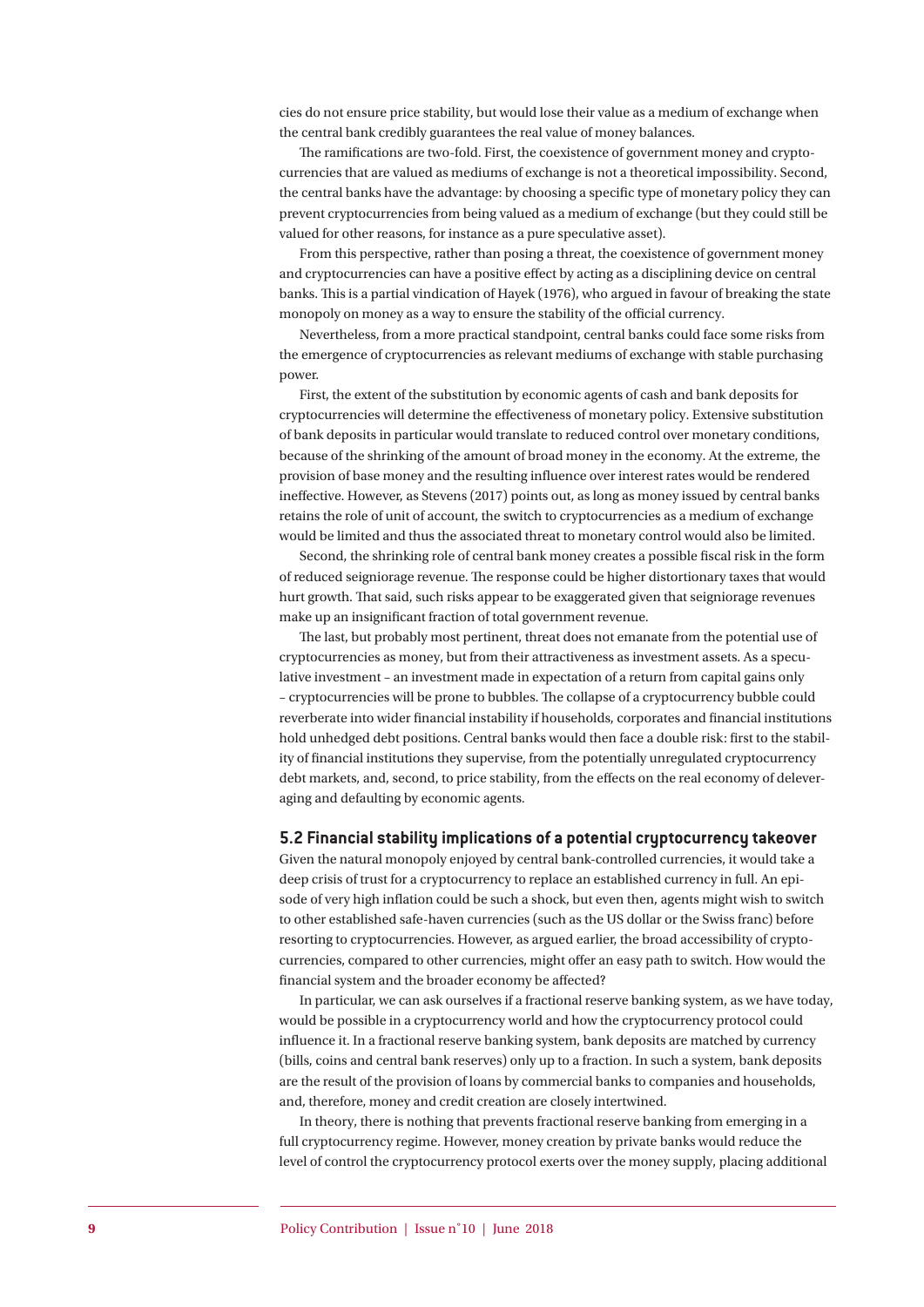complexity on the supply algorithm. In fact, central banks that have tried to target the total stock of money in the past renounced it because they found it difficult to achieve price stability with that strategy. Today, the money stock that is created by private banks is ultimately influenced, but not fully controlled, by the central bank. Monetary policy operates mainly through the interest rate at which the central bank provides currency to private banks. Successful influence over monetary conditions in the presence of a fractional reserve banking system would, thus, require an algorithm that is able to affect the lending behaviour of banks.

Even if this were to be achieved, these banks would still be vulnerable to bank runs. Under a fractional reserve system, banks generate profits by engaging in maturity transformation: using short-term, money-like deposits as funding for illiquid, long-term loans. This leaves them vulnerable to the possibility of bank runs. When there is such a general flight to liquidity, the central bank acts as a lender of last resort to restore confidence in the banks and in financial stability. Arguably cryptocurrencies would not be able readily to provide liquidity in times of crisis. This is not unlike the gold standard, where new currency could not be mined in real time and made available to absorb excessive demand. Similarly, deposit guarantees would not be available as a solution in a crypto-financial system.

A third *ex-post* solution would be for the banks themselves to suspend the convertibility of their deposits into the cryptocurrency. However, the existence of such *ex-post* risk would translate to an *ex-ante* discount of each bank's respective IOUs. The 'singleness' of money would then break down, as private-bank issued money would fragment into assets that are not traded at par with the predominant cryptocurrency (which is in some way similar to what happened during the free-banking era in the US between 1836 and 18643 ). Therefore, the *ex-ante* absence of credible solutions to bank runs would increase their likelihood and lead to instability in the system.

Does that mean, at the opposite end of the spectrum, that we could see the emergence of a financial system similar to full reserve banking? In such a system, the bank's IOUs that serve as money (eg bank deposits) are fully backed by a government fiat currency or by a commodity. Here, the cryptocurrency could play the role played traditionally by official fiat currencies. This would have two main advantages: first, money supply would be decoupled from credit and would thus only depend on the cryptocurrency algorithm; and, second, there would be no bank runs.

However, one has to ask what forces would give rise to banking in such a cryptocurrency world. In the case of today's fiat government currency, the possibility for users to hold and store its physical form (ie bills and coins) is fraught with security risks and inconvenience. Full-reserve banks (which do not provide lending for productive investments) would at least provide a solution to this problem, by serving their clients' needs to make payments. In a cryptocurrency world by contrast, full-reserve banks would be irrelevant: as payments would be done directly in the decentralised ledger, there would be no need to resort to an intermediary to complete a payment.

To sum up, it seems that in a full crypto-financial system, savers would have to choose between holding IOUs labelled in a cryptocurrency unit of account issued by unstable banks (not benefiting from a lender of last resort) or sticking to cryptocurrencies that stay idle in the ledger. In that case, who would provide lending to the rest of the economy? One possibility is direct peer-to-peer lending but this would force individuals to screen, monitor and diversify their investments themselves, unless individuals pool their wealth (in cryptocurrencies) to share risks and lend to other agents. However, these entities that would provide loans to the economy would look more like investment funds than banks, as their funding sources (in cryptocurrencies) would not be deposits but equity. Although liquidity risk would be less of a concern for the holders of equity, they would also be more exposed to credit risk than bank depositors, because they would not benefit from the seniority that bank depositors enjoy in case of default compared to other creditors. This risk could thus disincentivise savers from lending and could thus lead to a severe credit squeeze that would clearly be detrimental for the economy.

<sup>3</sup> See details in Frieden (2016).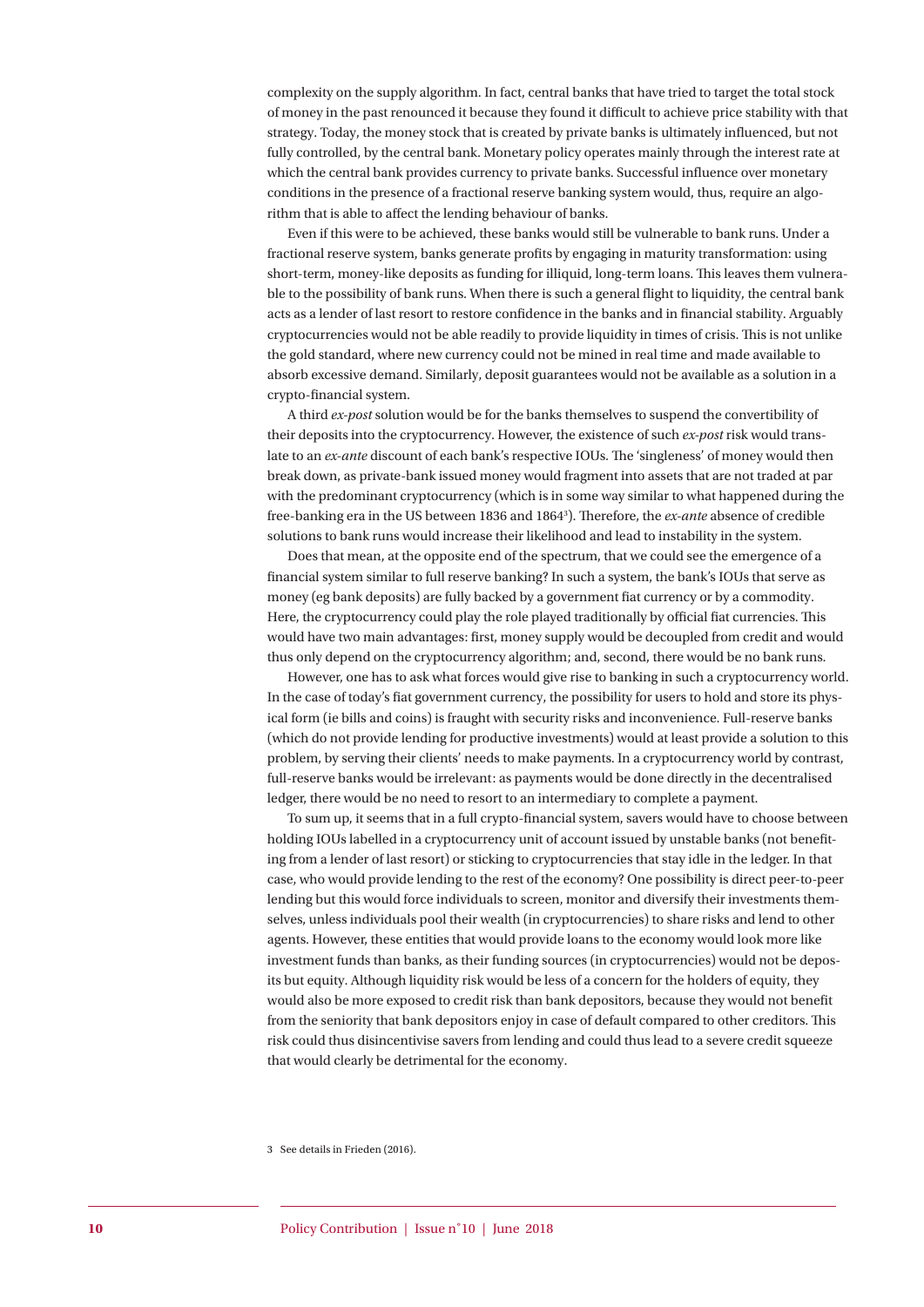#### **5.3 Money and power: ensuring a system of checks and balances**

The potential of cryptocurrencies to credibly challenge official currencies cannot only be based on the intelligence of underlying algorithms. Technology and our understanding of underlying economic mechanisms can always help improve those algorithms just as they currently inform monetary policy decisions. But is that all we need, or is there something more intrinsic to the power of the money issuer? Can a cryptocurrency ever be a credible money?

Currency management has a societal value – effectively the societal value of monetary policy. The value and stability of money is what enables societies to function well and is not separate from broader choices governments make when they run policy. It is therefore also a part of what constitutes the social contract (Collard, 2017) between the principal (the citizen) and the agent (the government). Manipulating a currency has historically been a powerful means of enabling the sovereign to pursue certain objectives, including financing wars. In other words, this power of controlling money can be used and abused. This is why in modern democracies currency management goes through appropriate layers of legitimacy and accountability. A modern authority that controls the currency will be evaluated according to how well it sticks to the implicit social contract agreed through democratic procedures. This means that any authority can be released for not delivering on what the social contract dictated.

How could an intelligent algorithm that is automatic and anonymous ever be held responsible for failing to deliver agreements? The complexity of currency management implies that the system will fail sometimes, just like financial crises periodically happen. No algorithm, no matter how intelligent (and indeed benevolent), will remove the possibility of crisis. The automation of monetary policy would remove it also from the system of checks and balances. This type of 'independence' of monetary policy effectively also makes accountability impossible, and makes monetary policy exogenous to the process that identifies, monitors and evaluates agreements<sup>4</sup>.

It is only the existence of this system of checks and balances that allows modern lenders of last resort to create money out of nothing and provide ample liquidity in times of crisis. As soon as this system breaks down and trust in authorities goes, the currency ceases to be an acceptable means of payment or even unit of account. The currency is only as strong as its lender of last resort, and the lender of last resort is only as strong as the backing it has from its constituents. Constituents in turn, build trust depending on how well social contracts are adhered to.

### **6 Conclusions**

The emergence of decentralised ledger technology has allowed innovations in peer-to-peer transactions that were difficult to imagine just a decade ago. This technology has also led to the development of cryptocurrencies and allowed them to challenge the role of money as mediums of exchange.

However, the evidence so far suggests that cryptocurrencies are not as widely used as any official currency and are not real contenders for currency substitution. The design of their protocols, at least so far, is very primitive and arbitrary relative to what the management of modern financial systems requires.

We therefore do not see an immediate risk of cryptocurrencies challenging central

4 Although the rules of the blockchain can change based on a majority decision of the participants validating the transactions (see a discussion of so-called 'hard forks' in BIS,2018), the weights of the votes are not equal but depend on computing power, rendering the decision-making process less democratic.